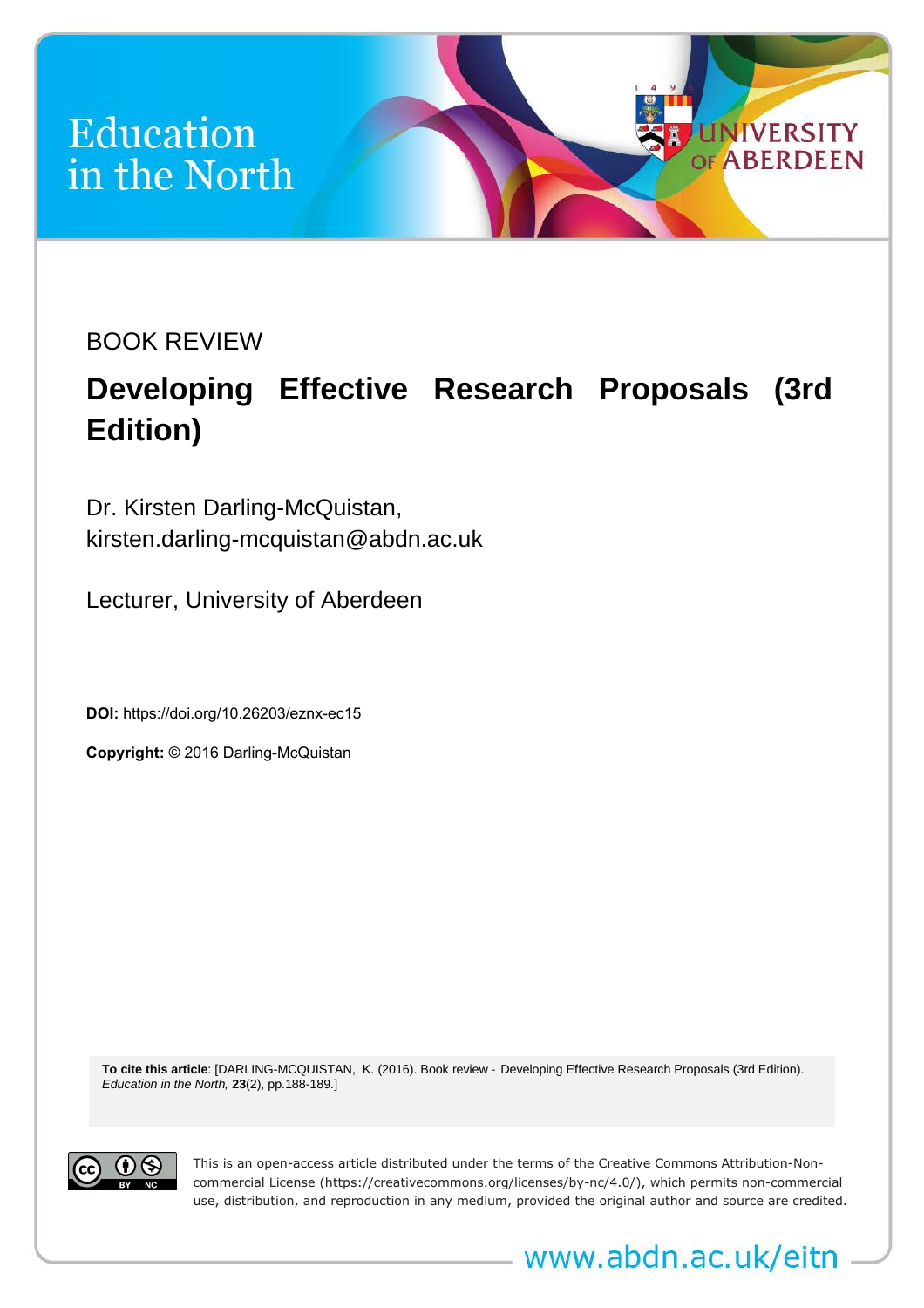## **Book Review**

**Developing Effective Research Proposals (3rd Edition) Author: Keith F. Punch Los Angeles: Sage Publications (2016) pp. 192 Paperback £27.99 ISBN 978-1-473916-38-8**

## **Reviewer: Dr. Kirsten Darling-McQuistan, University of Aberdeen**

Keith Punch's 3rd edition of the text, 'Developing Effective Research Proposals', builds on the structure and content of the previous editions of this book to provide a highly pragmatic guide, which aims to 'demystify' the process of writing a successful research proposal. Punch is forthcoming in identifying graduate students, writing research proposals for empirical studies within the social sciences, as his target audience and his commitment to the possible needs of a graduate student are evident throughout the text. As Punch suggests, however, this text may also benefit a wider audience: as an early-career researcher reviewing this text, while coincidently writing a research funding proposal, I can confirm that I gained from Punch's experience and practical support.

The success of this text lies in its structure, which is clearly mapped out and sign-posted from the outset. The structure allows readers to use the book to address their own specific needs by accessing relevant chapters, which can stand-alone, or be read within the context of the book as a whole. This design, along with the exercises and study questions at the end of each chapter (which are new to this edition), enables readers, with different levels of experience, to use the book as a practical writing tool.

Punch has organised the content of the book in such a way to provide a comprehensive, yet highly accessible account of the research proposal writing process. During the introductory chapter, Punch begins by defining key terms, such as 'social sciences', offering those with limited experience entry in to the text, and the proposal writing process itself. He also takes time to define 'qualitative', 'quantitative' and 'mixed-methods' approaches, giving a brief historical overview of these research movements in the social sciences. The 'mixed-methods' section is new to this edition, which Punch has included in response to growing interest in this approach. This chapter establishes supportive foundations for the proceeding chapters, through which Punch encourages readers to write an 'internally consistent' proposal, regardless of the nature of the proposed research.

Within this edition, Punch has also included a chapter titled: 'Including Ethics in Social Science Research', written by Alis Oancea (chapter 3). I found this chapter to be extremely